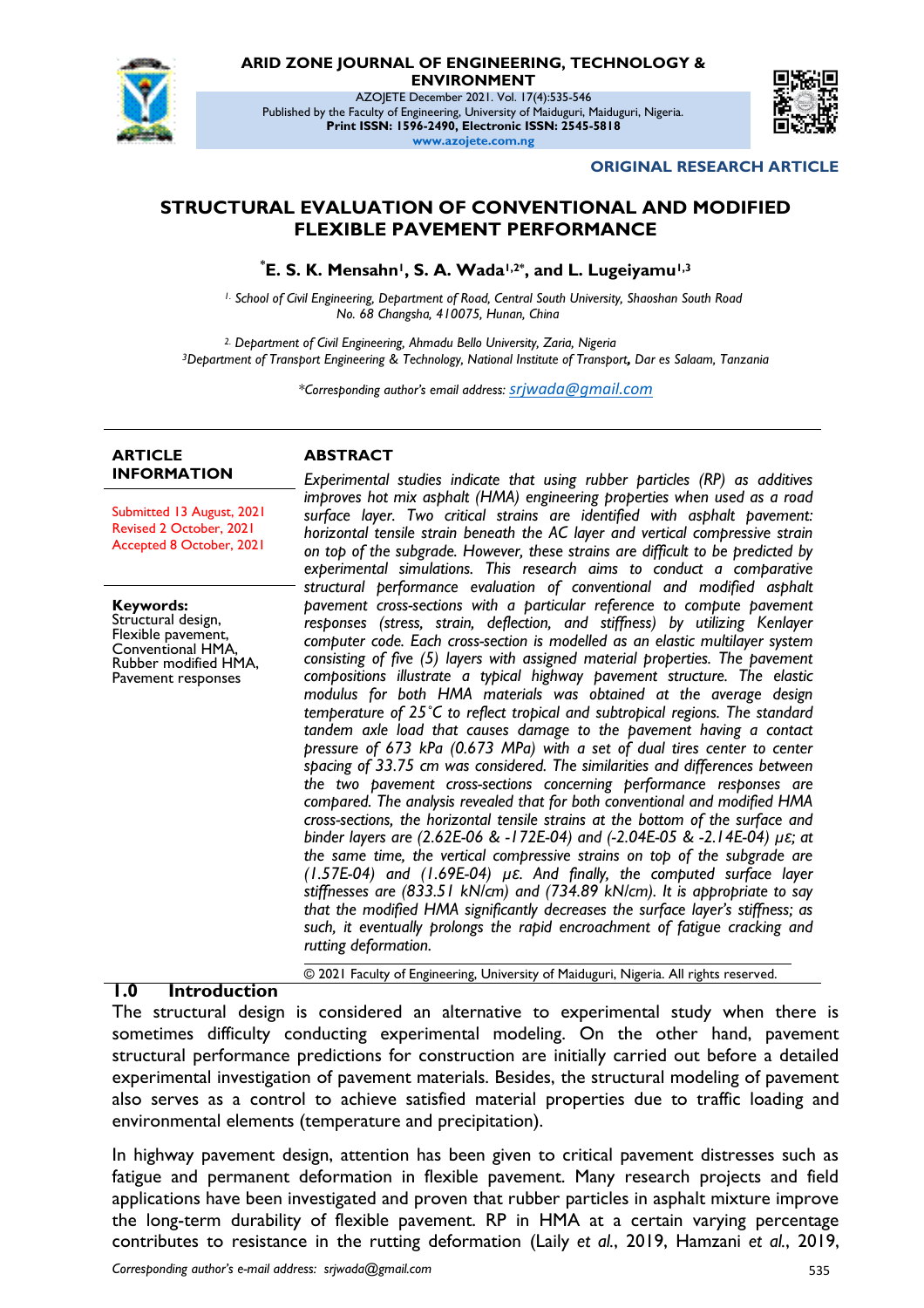Mashaan and Karim, 2014). These experimental investigations have been centered on experimental studies.

The study objective is to perform structural modeling considering two asphalt pavement crosssections (conventional and modified pavement) to evaluate critical performance responses due to160 kN dual wheel load. To distinguish the cross-section, each HMA surface layer elastic modulus was obtained at the design temperature of 25˚C. The Kenlayer is a semi mechanistic program that was used to model the pavement cross-sections analytically.

#### **Pavement design concept**

The basic design concept for flexible pavement determines the required thickness based on the traffic level. In addition, pavement performance is associated with environmental conditions such as temperature and precipitation (Aashto-Mepdg, 2015). However, apart from the empirical way of selecting pavement layers and thicknesses, some structural codes for the design of asphalt pavements use the concept of a layered elastic system. The pavement design determines every layer's thickness, ensuring that the stresses/strains caused by the traffic loads and transmitted through the pavement to the sub grade do not exceed each layer's supportive capacity (Jiang *et al.*, 2017). The pavement's primary purpose is to lessen the sub grade stresses to such a level that the sub grade does not deform under traffic.

Because of that, the top layer must be of the best quality to sustain maximum compressive stress and wear and tear (Asadi *et al.*, 2019, Congress, 2018, Alaa and Al-Azzawi, 2012). The pavement layers must be strong enough to tolerate the stresses and strains for each layer exposed, which is the structural design.

#### **Flexible Pavement structure**

Asphalt pavement structure supports the traffic loads and transmits them to the sub grade, where there will be potential for stress reduction. The pavement layers are superimposed, with each layer performing a different primary function.

The different pavement layers are shown in Figure 1 and are composed of surface, binder, base, sub base, and sub grade.

Surface Course is the top layer directly in contact with the traffic load, sometimes referred to as wearing course. It provides the riding surface of HMA for road users. Binder Course is a premixed asphalt surfacing at times laid in two layers of different materials. It is sometimes referred to as an asphalt base course below the surface course. The base course is the main load-spreading layer. It is constructed immediately beneath the surface or the binder course. It extends some distance beyond the edge of the top layers to ensure that underlying layers will support the loads applied at the edge of the pavement. Base course may consist of asphalt concrete, cement concrete, graded granular gravel, crushed stones, and other treated or stabilized materials. Sub-Base Course is a secondary load-spreading layer. It separates the sub grade and the base and provides a platform for constructing the pavement's upper layer. The provision for a sub-base optionally provides the strength of the sub grade. Sub-grade is the soil acting as a foundation for the pavement prepared to receive the stresses of the above layers. The earthwork's sub grade results may consist of undisturbed, local soil or material excavated elsewhere and placed as a fill. The surface of the sub grade creates the platform for the upper layers (Aashto-Mepdg, 2015, Congress, 2018, Huang, 2004a).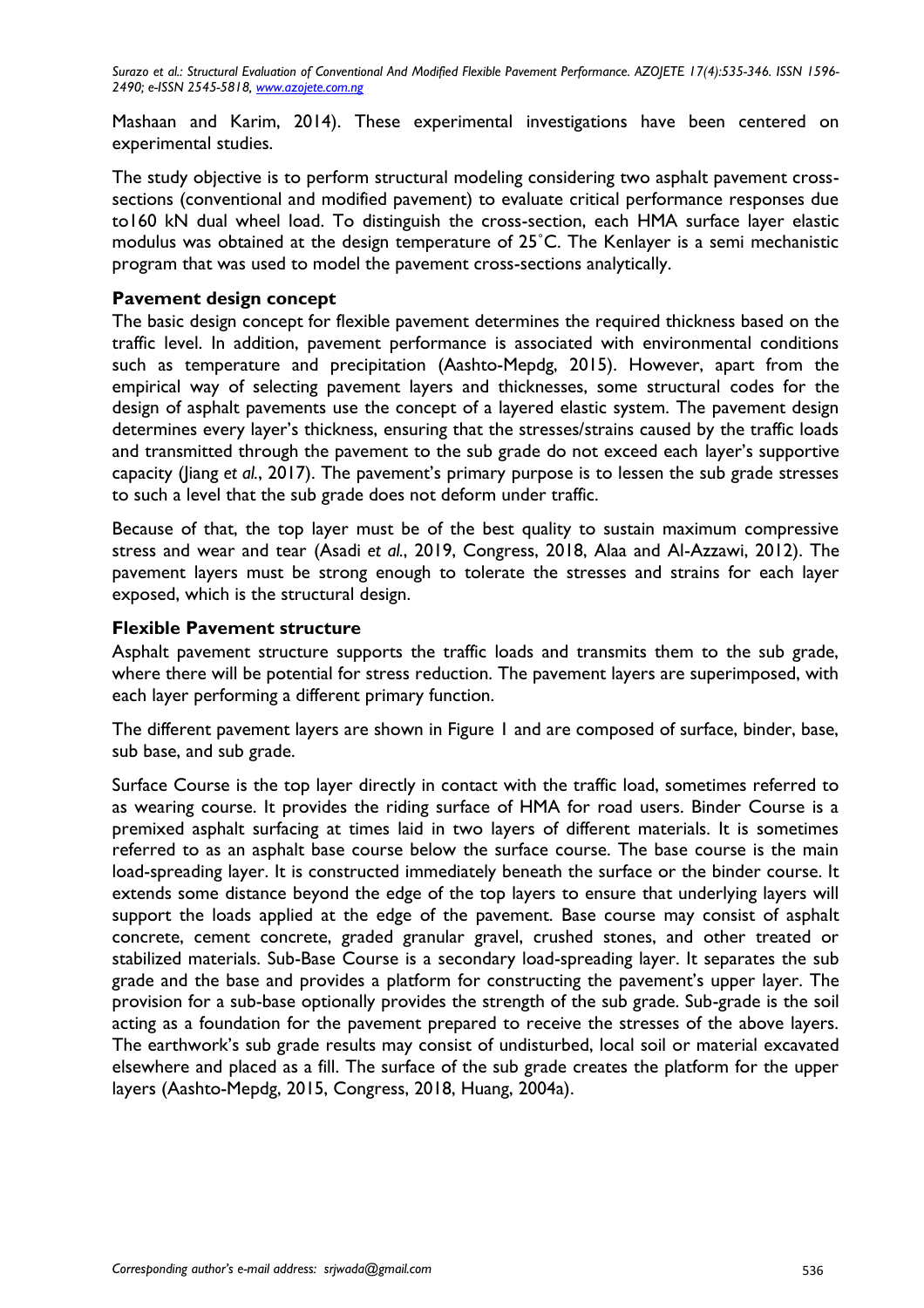

Figure 1: A Typical Flexible Pavement Structure (Note, 1993)

### **Structural analysis**

To characterize the behavior of a flexible pavement under wheel loads, it is considered as a homogeneous half-space (Huang *et al.*, 2003). A half-space has an infinitely large area and an infinite depth with a top plane on which the loads are applied (Jamshidi and White, 2019, Guo and Lu, 2019). The structural analysis of flexible pavement systems has been computed using verities of computing codes. The finite element analysis through ANSYS and ABAQUS computer software to predict pavement responses have been used by some researchers (Yan *et al.*, 2020, Liu *et al.*, 2017, Dong and Ma, 2017). (Gupta and Kumar, 2013) studied the role of variables in lowering the vertical surface deflections, critical tensile strains at the bottom of the bitumen layer, and the critical compressive strains on the top of the sub-grade. The study used the finite element approach and Kenlayer to compare the performance of flexible pavements

Furthermore, some researchers investigated flexible pavement response subjected to cyclic loading and simulated three levels of truckloads at four different tire inflations pressures. The results were in good agreement with the measured in-situ-scale test data. They concluded that the finite element method could efficiently estimate the fatigue life of flexible pavement with thin bituminous surfacing layers (Mulungye *et al.*, 2005).

### **Conventional asphalt pavement**

Conventional flexible pavement is mainly affected by environmental exposure such as low and high-temperature, precipitations, traffic loading, and other phenomena.

Road pavement distress has to be restricted as it directly or indirectly affects the overall longterm performance (Patel and Patel, 2020). Distresses in the conventional pavement are either load-related, environmental-related and asphalt mix design-related. Therefore, the conventional asphalt pavement should be designed to provide a durable, skid resistance surface under inservice conditions.

However, fatigue and rutting deformation are two main pavement distresses in flexible pavement. These are mainly due to increased load repetitions, variance in temperature, deficiency in construction and design faults, and delay in maintenance intervention. It is essential to reduce fatigue cracking and rutting in asphalt pavement layers (Moghaddam *et al.*, 2011).

The increase or decrease in the fatigue life of the conventional asphalt pavement is also attributed to neglecting the structural design as well as the absence of attention to identify or consider the pavement parameters such as the material properties of each layer, traffic loading, and other factors (Ebrahim and El-Maaty, 2012, Portillo and Cebon, 2013, Jamshidi, 2021). Fatigue occurs in the form of alligator cracking associated with the repetition of loading and pavement layer thickness. It is initiated in micro-cracks at the top and bottom; these cracks sometimes grow due to shear and tensile stresses in conventional road pavement. The initiation of fatigue cracking is also affected by different factors and properties of the mixture, temperature, and air voids in the mix. Structurally, the fatigue behavior in road pavement can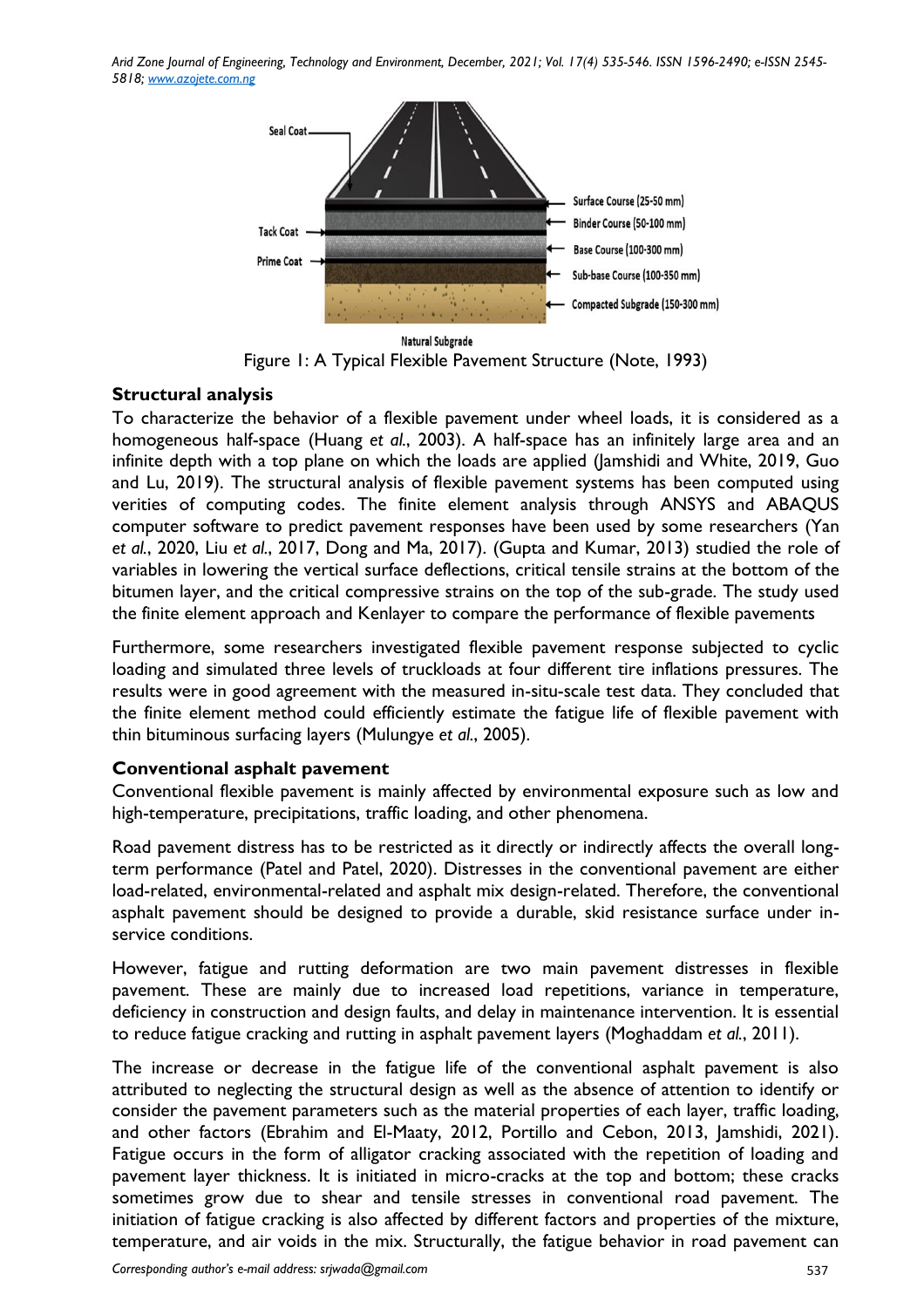be simulated by using computer codes to determine stresses and horizontal strains in the asphalt concrete layers. And experimentally, the behavior of fatigue in bitumen mixtures can be characterized by Beam Fatigue Test or indirect Tensile Fatigue Test to control stress and strain modes (MoghaddamKarim *et al.*, 2011, Sohn and Han, 2020, Chandak *et al.*, 2018).

At the same time, rutting in the form of permanent deformation occurs in either of the pavement layers is also the most common distresses in asphalt pavements. It is defined as the longitudinal surface deflection occurring along the wheel paths of roadways due to load repetitions. This type of failure is permanent at road sections where there is sometimes static traffic or traffic moving at a creep speed, thereby delaying the dynamic movement on the pavement. However, the failure is also load and asphalt mix design related and is eventually escalates to include other defects such as cracking, potholes, and deformations (Chilukwa and Lungu, 2019).

Asphalt concrete is a time, temperature, and stress-dependent material that exhibit elastic or plastic, or visco-elastic responses when subjected to repeated loading. The elastic characteristics can be obtained by its elastic modulus and Poison ratio property, meaning they do not contribute to permanent deformation. In exhibiting plasticity, it contributes to permanent deformation, which is attributed to repeated loading. However, rutting can be influenced due to many factors such as vehicle speed/time, vehicle contact pressure depending on the force, and contact area directly in the creep rate model (Khana *et al.*, 2013). The correct application of additives has been recognized by highway agencies as one of the most effective strategies for improving pavement performance by decreasing or preventing related distresses.

#### **Modified asphalt pavement**

The primary focus of using rubber asphalt as a modifier is to reduce reflective cracking in hot mix asphalt (HMA). Also, for rehabilitations, overlays, and maintenance purposes, rubber asphalt has performed well in snow and ice locations, thus providing smooth-riding and a good skid-resistant surface. Rubber asphalt has been used in many countries worldwide with promising engineering outcomes (Mashaan *et al.*, 2014, Cetin, 2013).

The improvement in conventional road pavement life span contributes to sustainability as an effort to economic advantages. Waste rubber particles from tires have been suggested as an alternative additive in asphalt binder and asphalt concrete mixture (Picado-Santos *et al.*, 2020).

The contribution of crumb rubber in terms of the value of resilient modulus also resists deformation. Crumb rubber was added to the base asphalt at various rates at a temperature of 177 °C, and the levels of crumb rubber on the asphalt lowered penetration rate, increased bitumen softening point, and enhanced permanent deformation resistance.

The crumb rubber in HMA included increased recoverable deformation and decreased resilient modulus (1500 MPa) (Ariyapijati *et al.*, 2017a). The improvement in road pavements' service life leads to sustainability and a significant economic benefit. Rubber particles have been suggested as a modifier for asphalt and asphalt mixtures to increase flexible pavement performance characteristics, according to various scholars (Nguyen and Tran, 2017, Zumrawi, 2017, Hamzani *et al.*, 2019, Mashaan and Karim, 2014).

Furthermore, testing the strength of the crumb rubber asphalt mixture is one crucial way to determine its performance. Pavement engineers have suggested a need for more effective approaches to resolving crumb rubber asphalt's aging and thermal stability problems. Simultaneously, (Liang *et al.*, 2017) investigated various crumb rubber modified asphalt using microwave irradiated and the trans-polycteamer (TOR). In the study, samples were subjected to a thin-film oven test, pressure aging vessels, and high-temperature storage tests and evaluated the effect of the microwave and TOR. The results showed that the microwave-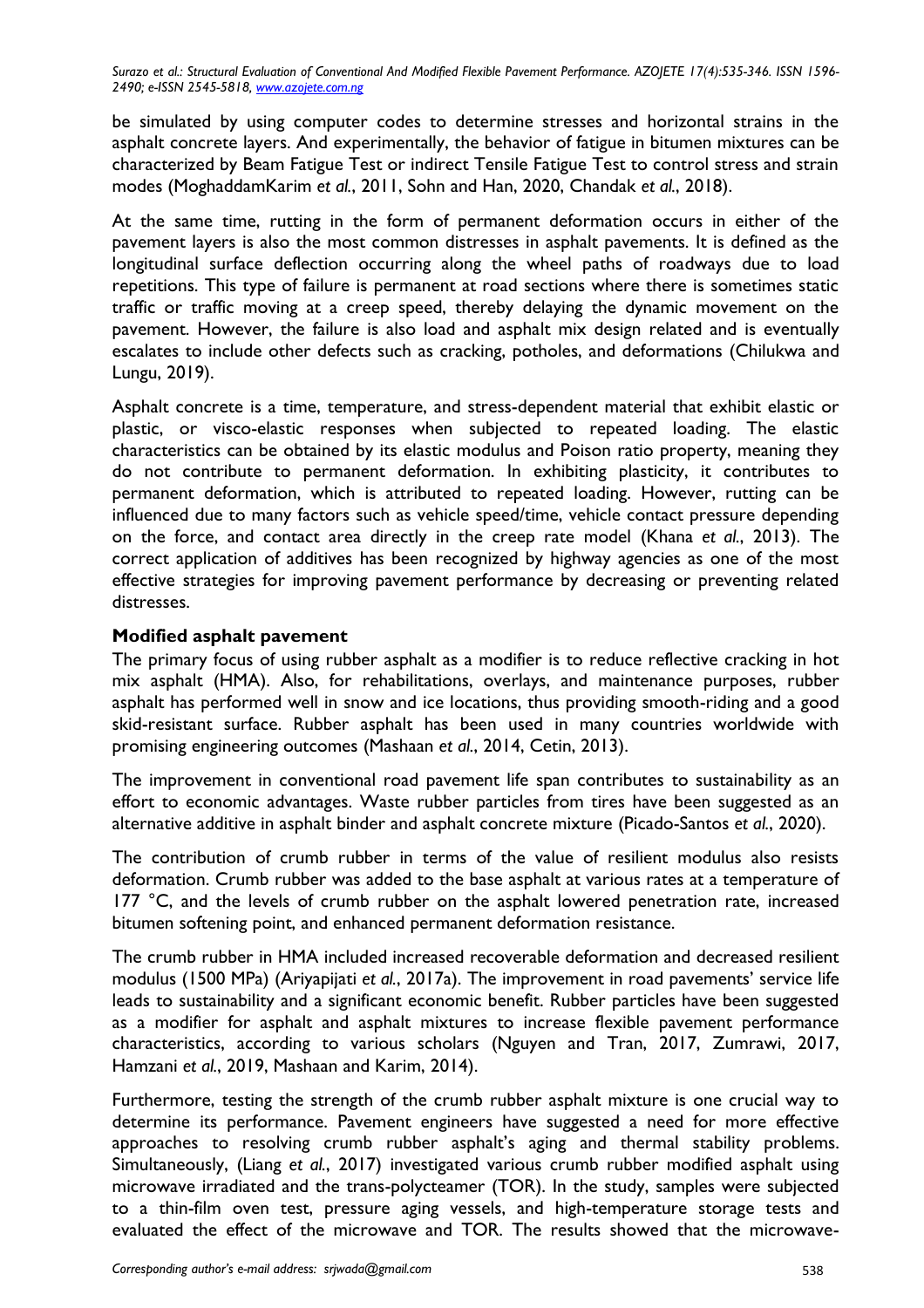activated crumb rubber increases the risk of fatigue cracking caused by the hardening effect of aging but endows the aged residue with more robust resistance to thermal cracking. The TOR improves the compatibility and storage stability of the crumb rubber-modified asphalt. (Wang *et al.*, 2019) evaluated the durability of crumb rubber-asphalt pavement using the indirect tensile strength test under freeze-thaw boiling cycle and the Cantabria abrasion test underwater immersion and an auxiliary method. On the other hand, the durability test suggested in the study was utterly unsatisfactory underwater immersion. The durability evaluation method proposed should be more effectively evaluated to understand the long-term moisture stability of the crumb rubber asphalt pavement.

#### **2. Materials and methods**

#### *2.1* **Materials**

#### *2.1.1 Pavement cross-section*

A single pavement cross-section was considered for the structural analysis to study conventional and modified flexible pavement system responses. The pavement composition consists of five (5) layers as the wearing course (conventional & modified HMA), binder course (HMA), base course (aggregates), sub-base course (granular), and sub-grade. Figure 2 illustrates a typical flexible pavement system, while Table 1 shows the selected material properties obtained from research investigated by Ariyapijati (2017). The study uses 3000 MPa and 1500 MPa to simulate the design temperature of conventional and modified rubber asphalt mixtures at 25ºC, respectively (Ariyapijati *et al.*, 2017b)to reflect tropical and subtropical regions.



Figure 2: A Typical Pavement System for Analysis (Note, 1993)

|  |                     |  | Table I: Material Properties of Conventional and RP Asphalt Concrete (Congress, 2018, |  |  |  |
|--|---------------------|--|---------------------------------------------------------------------------------------|--|--|--|
|  | Aashto-Mepdg, 2015) |  |                                                                                       |  |  |  |

| Layer                             | Layer          | $M_R$ (MPa) | $M_R$ (MPa) | Poisson's   | Unit weight |
|-----------------------------------|----------------|-------------|-------------|-------------|-------------|
|                                   | thickness (cm) |             |             | ratio $(v)$ | (K.N/m)     |
| Surface<br>layer (HMA.)           | 5              | 3000        | 1500        | 0.30        | 22.8        |
| Binder layer (HMA.)               | 10             | 2250        | <b>II25</b> | 0.35        | 22.8        |
| Aggregate Baselayer               | 25             | 450         | 450         | 0.40        | 21.2        |
| <b>Granular Sub-base</b><br>layer | 30             | 350         | 350         | 0.45        | 21.2        |
| Soil sub-grade                    | infinite       | 100         | 100         | 0.45        | 19.6        |

*Corresponding author's e-mail address: srjwada@gmail.com* 539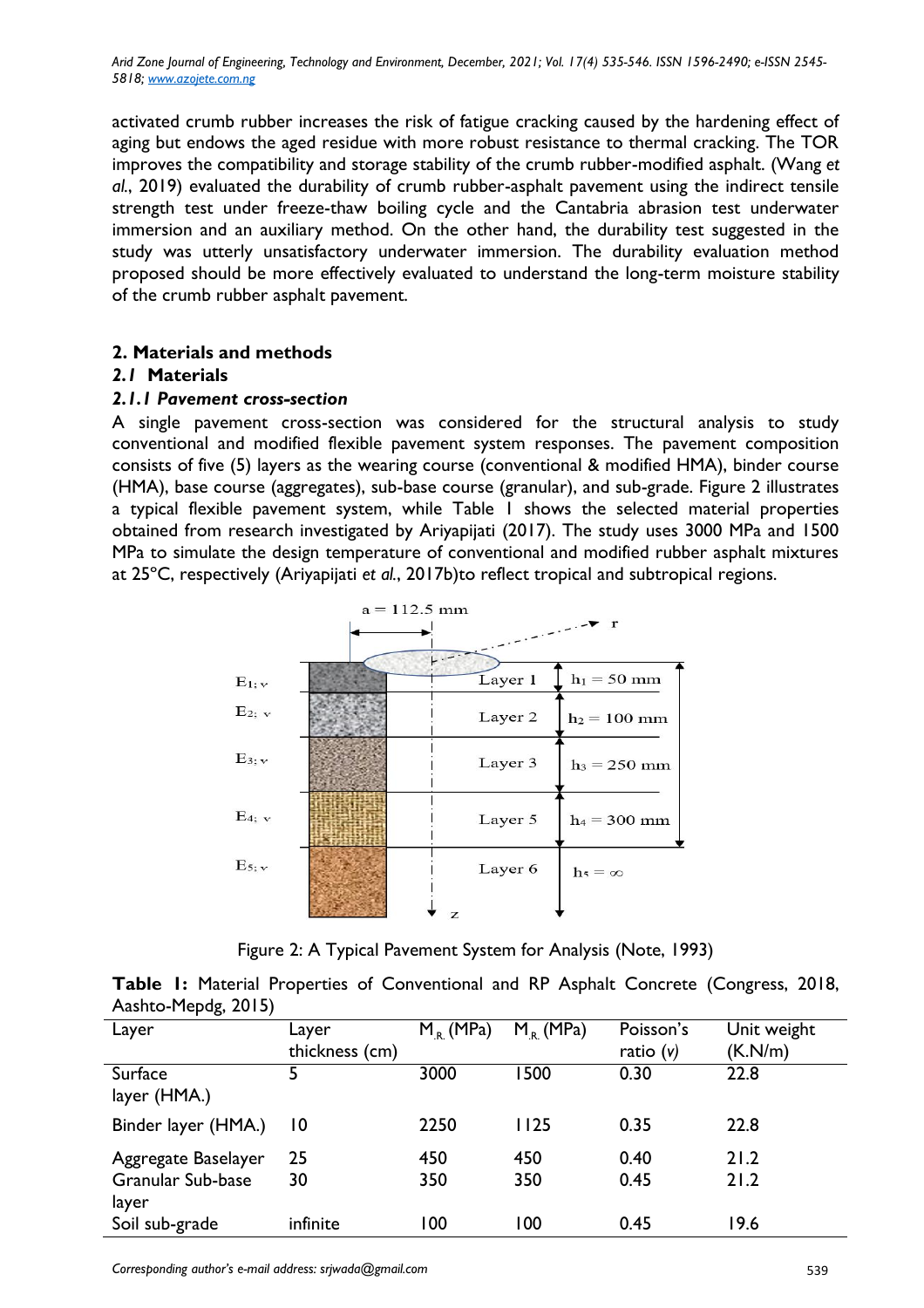## *2.1.2 Traffic Loading*

The assumptions foe the loading conditions as a direct input in the model analysis as vehicle load acting on a circular shape. The study considered the following loading characteristics:

- i. Axle Configuration: The tandem axle considers having a Centre-to-Centre distance of 121cm between the axles and Centre to Centre spacing between dual-wheel as 33.75 cm.
- ii. Loading: A standard Tandem axle load as 160 kN consider respectively. Figure 3 shows the shape of the input loading group.
- iii. Contact Pressure: In this study, the contact pressure of 673 kPa for a standard Tandem axle of two dual tires in a parallel direction.
- iv. Contact Area: the contact area is an important parameter to be determined to distribute loading under each tire uniformly. Therefore, 11.25 cm (H. Huang, 2019, Huang, 2004a) was adopted in the study.



Figure 3: Standard Tandem Axle Load (Huang, 2004b)

### *2.1.3 Resilience Modulus*

The resilience modulus is an essential performance indicator for asphalt mixtures, especially the surface and binder courses. It measures the material strength to withstand and spread the loading over an area. The asphalt mixture with high resilience spreads the load over a wider area, reducing the level of strain experienced at the bottom of the pavement structure, considering the temperature variance and load repetitions. The calculated modulus is the ratio between the maximum stress and the maximum strain in the following equation.

$$
E = \frac{\sigma}{s} \tag{1}
$$

Where:

E = Resilience Modulus

σ = apply stress in MPa/kPa

 $\varepsilon$  = Apply strain in  $\mu$ m

### *2.2 Methodology*

### *2.2.1 Analytical Approach*

To evaluate the performance of both flexible pavement structures (conventional and modified) HMA, the tandem axle load that causes damage to the pavement of 673 kPa contact pressure was used to predict various pavement responses. The study was carried out to compare with a specific reference to change the elastic modulus of the surface layer material properties to indicate the performance difference of both pavement scenarios. Furthermore, each pavement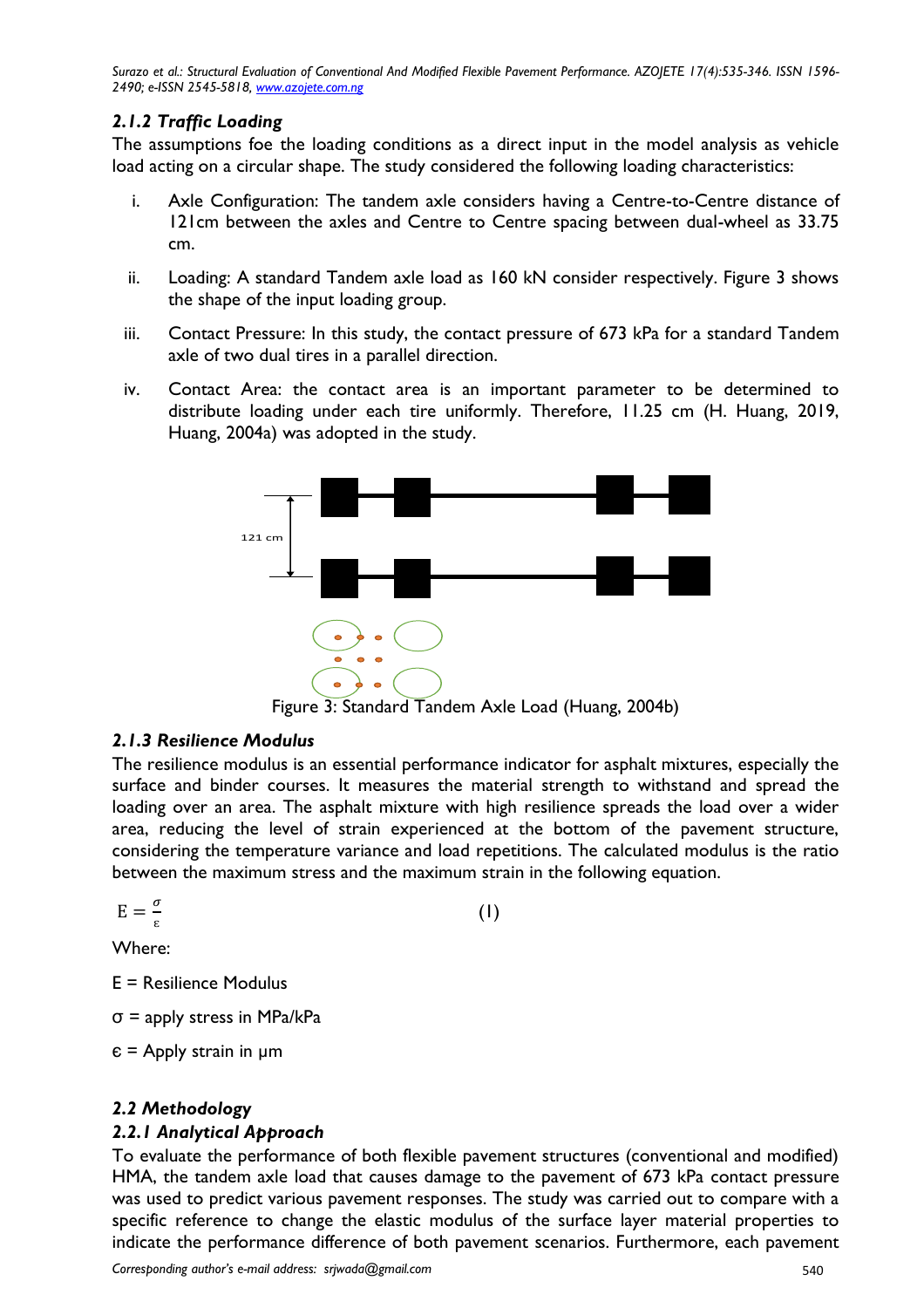cross-section was treated as a linear elastic system with assigned elastic modulus and poison's ratio to each pavement layer. The pavement structure was analyzed in five (5) layers using KENLAYER computer code; Yang H. Huang developed the program derived from KENPAVE. The program focuses on a flexible multilayer system solution under a circularly loaded area as the Burmaster layer theory (1943). The program is significantly different from other computer programs as more material list models like linear-elastic, no-linear elastic, viscoelastic, and the combinations of all models are available.

The computations are investigated due to design inputs, the vertical pavement deflections, strains, stress, and stiffness. The obtained results are shown through tables and figures.

### **3. Results and Discussion**

### **3.1 Vertical Deflection**

Surface deflection on pavement indicates a sign of failure, which occurred due to traffic loading. It is a strong indicator that highlights how durable the pavement will perform during the expected design period. Table 2 shows the deflections of each pavement composition decreased uniformly from the top of the surface course to the sub-grade. The deflection in the conventional pavement cross decreased about 12% compared to the rubber asphalt pavement composition because of the high resilient modulus value of the conventional cross-section.

| Layer                   | Layer thickness (cm) | Conventional<br>Pavement (cm) | Modified<br>Pavement (cm) |
|-------------------------|----------------------|-------------------------------|---------------------------|
| Surface layer (HMA)     |                      | 0.048                         | 0.054                     |
| Binder layer (HMA)      |                      | 0.046                         | 0.051                     |
| Aggregate Base layer    | 15                   | 0.044                         | 0.048                     |
| Granular Sub-base layer | 40                   | 0.038                         | 0.040                     |
| Soil sub-grade          | 70                   | 0.034                         | 0.035                     |

Table 2: Deflections in Each Cross-Section

### **3.2 Horizontal Tensile Strain**

The analysis determined one of the crucial parameters that guarantee the pavement over the design period is the permissible horizontal tensile stain presented in Figure 4, which showed a significant difference. The fatigue cracking tensile strain was calculated at the bottom of the pavement composition's two asphalt layers (surface and binder layers). In the pavement crosssections, the computed horizontal strains under the surface and the binder layers of the conventional AC decreased dramatically by 20% (2.6E-06 & -1.7E-04) compared to the modified AC (-2E-05 & 2E-04). This is also due to the increase in the elastic modulus of the asphalt concrete layer.



Figure 4: Computed Horizontal Tensile Strain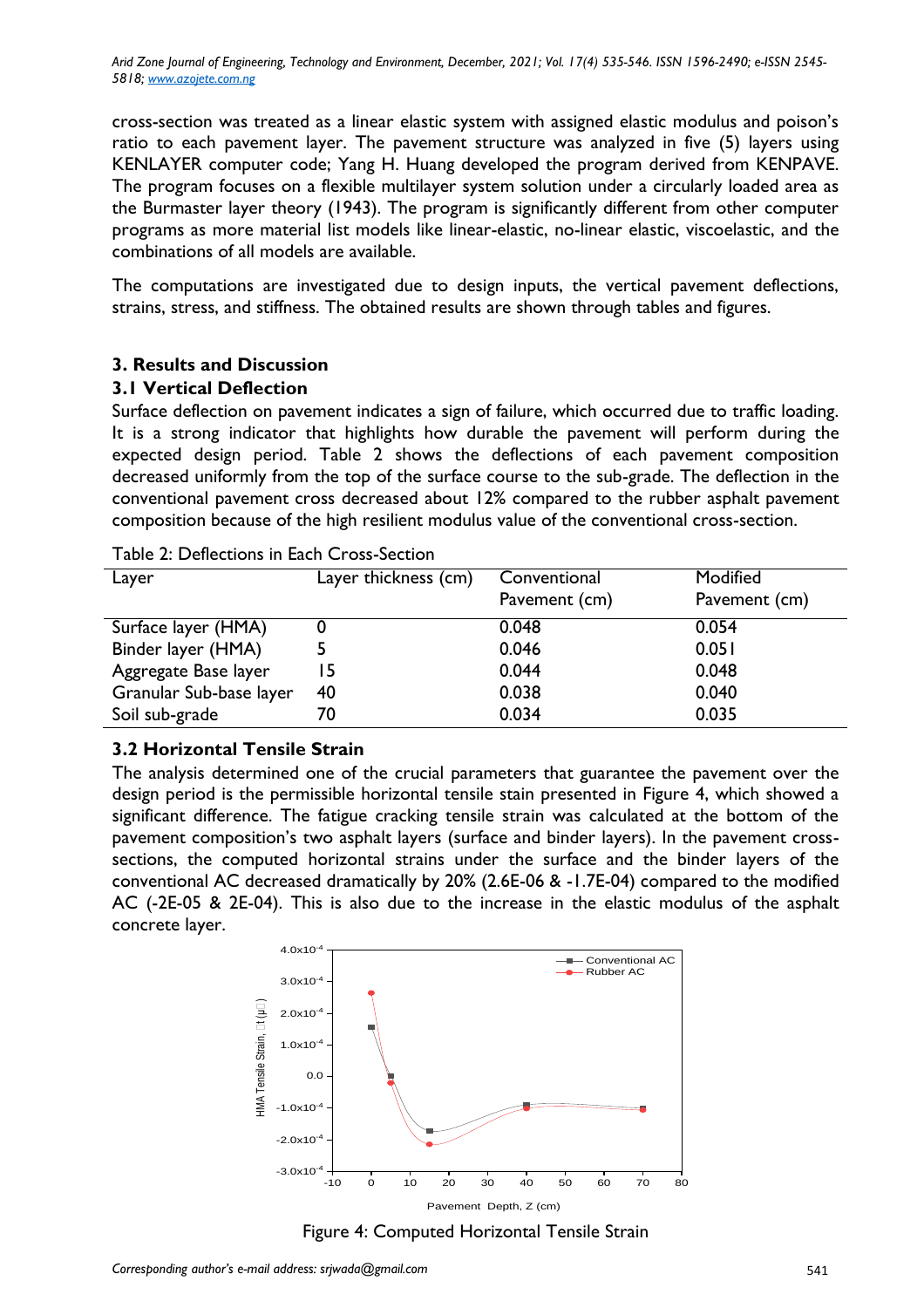#### **3.3 Vertical Compressive Strain**

Rutting is typically followed by surface failure in the form of fatigue cracking in asphalt pavement. The computed vertical compressive strain for permanent deformation on the top of the sub-grade is identified in Figure 5. The compressive strain in the conventional AC decreased by 8% (1.57E-04) compared to the modified AC (1.69E-04). Unlike the vertical strains in other layers, the result of the vertical strain above the sub-grade is not significantly different from the computed fatigue strain in the binder layer.



Figure 5: Computed Vertical Strain

#### **3.4 Vertical Compressive Stress**

In the pavement cross-sections, the vertical stress for both cases uniformly decreased from top to bottom for the conventional AC are (673.0 kPa, 579.2, 198.7, 58.9 and 22.3 kPa) and for the modified AC are (673.0, 599, 256.5, 68.3 and 24.4 kPa) respectively. Figure 6 illustrates the diagram of the vertical stress as it changes in pavement depth. It can be observed that the uniformed decrease in the vertical stresses demonstrates a satisfactory pavement composition.



#### **3.5 Stiffness**

*Corresponding author's e-mail address: srjwada@gmail.com* 542 Material stiffness is an essential factor that affects the performance of asphalt pavements. Experimentally, it can be determined by conducting the triaxial test. Additionally, it can also be achieved by measuring the deflection in response to load. A simple stiffness parameter was calculated by applying a standard wheel load that causes a deflection in the pavement. The stiffness for each layer was calculated and compared. Figure 7 presents the stiffness responses of both conventional and rubber AC. As can be observed, there was a general increase in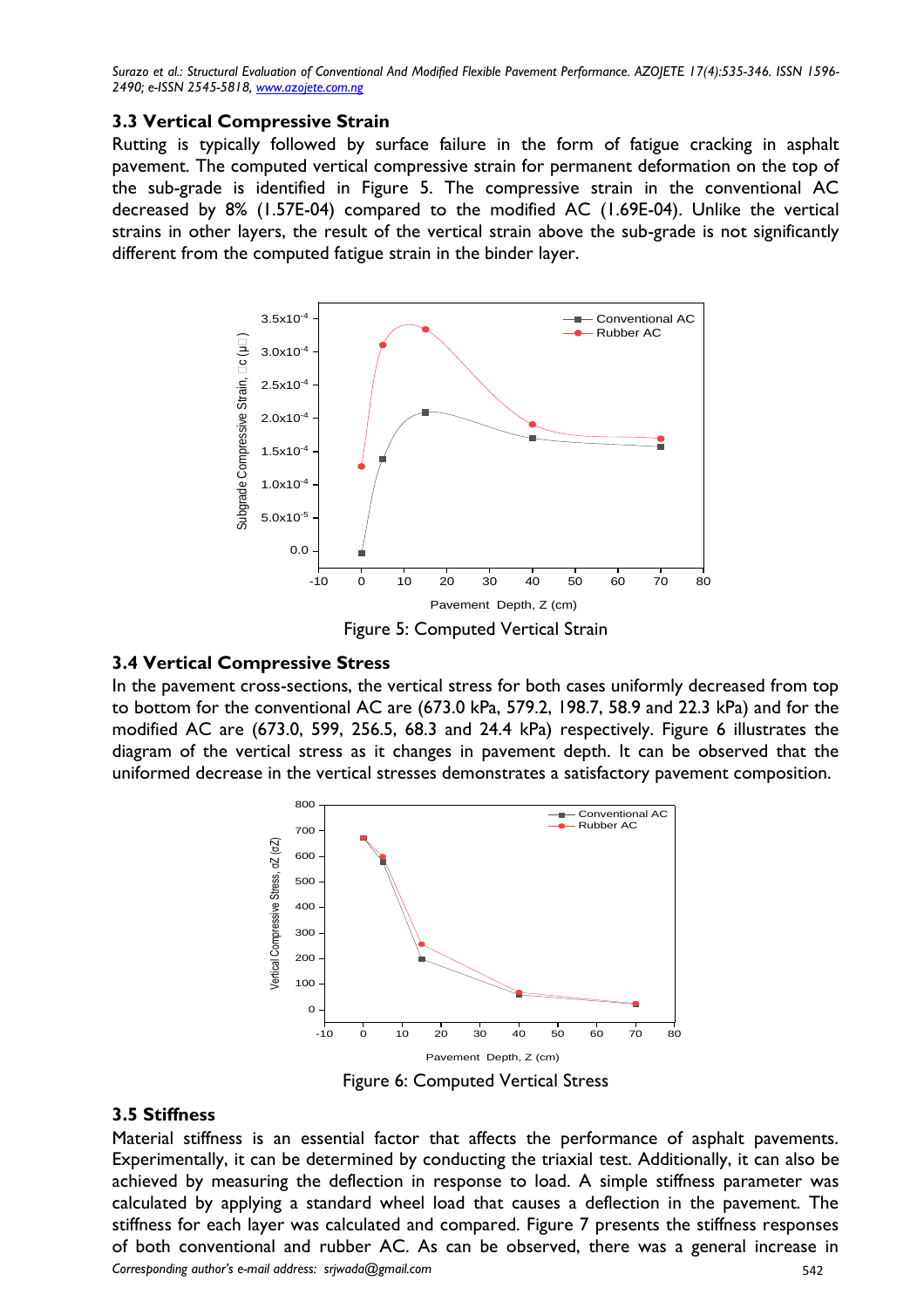stiffness with increasing pavement depth. Rubber AC also exhibited lower stiffness compared to conventional AC when the pavement depth was the same. In this scenario, the stiffness modulus of the lower layers is higher than that of the upper layers. Hence, it is appropriate to say that the rubber AC significantly decreases the surface layer's stiffness; as such, it eventually prolongs the rapid encroachment of fatigue cracking and rutting deformation.



Figure 7: Computed stiffness

# **4. Conclusion**

The evaluation of asphalt pavement cross-sections considered in this study under Tandem axle load of dual wheels using Kenlayer program to predict critical pavement responses was investigated and the following findings were drawn:

- 1. The computed top deflection in the conventional AC layer decreased by 11% compared to the modified HMA layer.
- 2. The predicted horizontal strains breath the conventional HMA surface layer decreased substantially compared to the modified HMA cross-section. Whereas, the vertical compressive strains on the top of the sub-grade reduced by 8% compared to the modified cross-section. The reduction in the strain values of the conventional crosssection was due to the increase in the material property of the HMA surface layer. Meanwhile, the computed strains at the critical points (bottom of AC and top of subgrade) in each cross-section could be considered to check against the allowable strains in achieving the permissible number of load repetitions.
- 3. Due to material properties and layer thickness variances, the vertical stress level gradually decreased from the top to the sub-grade layer.

Finally, the modified HMA surface layer responded very well in reducing the pavement stiffness compared to the conventional HMA surface layer. The modified asphalt again contributed to the reduction of the material's stiffness modulus despite reducing its elastic modulus. It would also increase the pavement's endurance for fatigue life without further compromising deformation resistance, which is the pavement's overall benefit.

# **References**

AASHTO, 2015. Mechanistic-Empirical Pavement Design Guide - A Manual of Practice (2nd ed.). Washington, United of States America.

Alaa, AH. and Al-Azzawi, AA. 2012. Evaluation of Rutting Depth in Flexible Pavements by Using Finite Element Analysis and Local Empirical Model American Journal of Engineering and Applied Sciences, 5(2): 163-169.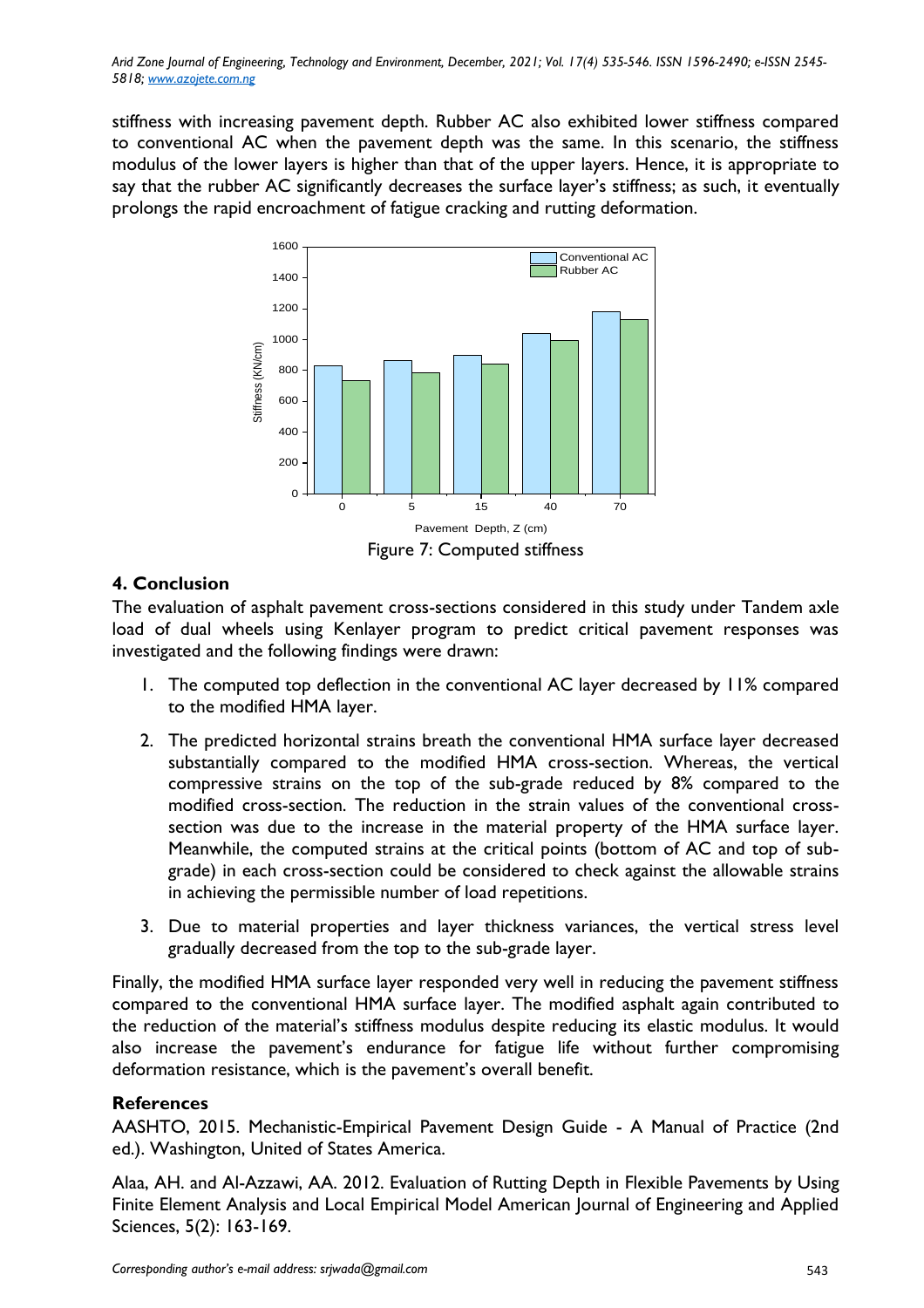Ariyapijati, RH., Hadiwardoyo, SP. and Sumabrata, JR. 2017a. Contributions crumb rubber in hot mix asphalt to the resilient modulus. In: Green Process, Material, and Energy: A Sustainable Solution for Climate Change. Proceedings of a symposium held in Surakarta, Indonesia, 7-8 December 2016. AIP Conference Proceedings 1855(1): 030005-1– 030005-6

Ariyapijati, RH., Hadiwardoyo, SP. and Sumabrata, JR. 2017b. Contributions crumb rubber in hot mix asphalt to the resilient modulus. In: Green Process, Material, and Energy: A Sustainable Solution for Climate Change. Proceedings of a symposium held in Surakarta, Indonesia, 7-8 December 2016. AIP Conference Proceedings 1855 (1): 030005-7– 030005-12

Asadi, M., Kottayi, NM., Tirado, C., Mallick, RB., Mirchi, A. and Nazarian, S. 2019. Framework for Rigorous Analysis of Moisture-Related Structural Damage in Flexible Pavements. Transportation Research Record, 2673(11): 640–648.

Cetin, A. 2013. Effects of Crumb Rubber Size and Concentration on Performance of Porous Asphalt Mixtures. International Journal of Polymer Science, 789612: 1-10.

Chandak, PG., Tapase, AB., Sayyed, SS. and Attar, AC. 2018. A State-of-the-Art Review of Different Conditions Influencing the Behavioral Aspects of Flexible Pavement. In: Mohammad L. (eds) Advancement in the Design and Performance of Sustainable Asphalt Pavements. GeoMEast 2017. Sustainable Civil Infrastructures. Springer, Cham. 300 - 312.

Chilukwa, N. and Lungu, R. 2019. Determination of Layers Responsible for Rutting Failure in a Pavement Structure. Infrastructures, 4(2): 15 - 29.

Congress, IR. 2018. Guidelines for the Design of Flexible Pavements. Indian Roads Congress, New Delhi.

Dong, Z. and Ma, X. 2017. Analytical solutions of asphalt pavement responses under moving loads with arbitrary non-uniform tire contact pressure and irregular tire imprint. Road Materials and Pavement Design, 19(8): 1887-1903.

Ebrahim, A. and El-Maaty, BA. 2012. Fatigue and rutting lives in flexible pavement. Ain Shams Engineering Journal, 3 (4): 367-374.

Guo, L. and Lu, Q. 2019. Numerical analysis of a new piezoelectric-based energy harvesting pavement system: Lessons from laboratory-based and field-based simulations. Applied Energy, 235: 963-977.

Gupta, A. and Kumar, A. 2013. Comparative Structural Analysis Of Flexible Pavements Using Finite Element Method. The International Journal of Pavement Engineering and Asphalt Technology, 15(1): 11-19.

Hamzani, M., Hasan, M. and Sugiarto, S. 2019. The influence of using waste tire rubber and natural zeolite as Asphalt and Cement replacements to compressive strength of Semi-Flexible Pavement. In: Proceedings of a symposium held in Aceh, Indonesia, 12 - 14 September 2018 on material science and engineering. IOP Conference Series 523: 012037.

Huang, B., Li, G. and Mohammad, LN. 2003. Analytical modeling and experimental study of tensile strength of asphalt concrete composite at low temperatures. Composites Part B: Engineering, 34(8): 705-714.

Huang, YH. 2004a. Pavement Analysis and Design. Pearson Education, United States of America.

Huang, YH. 2004b. Pavement Analysis and Design. Pearson Education, United States of America.

Jamshidi, A. 2021. Analysis of Pavement Structures. Sustainability, 13(11): 6098.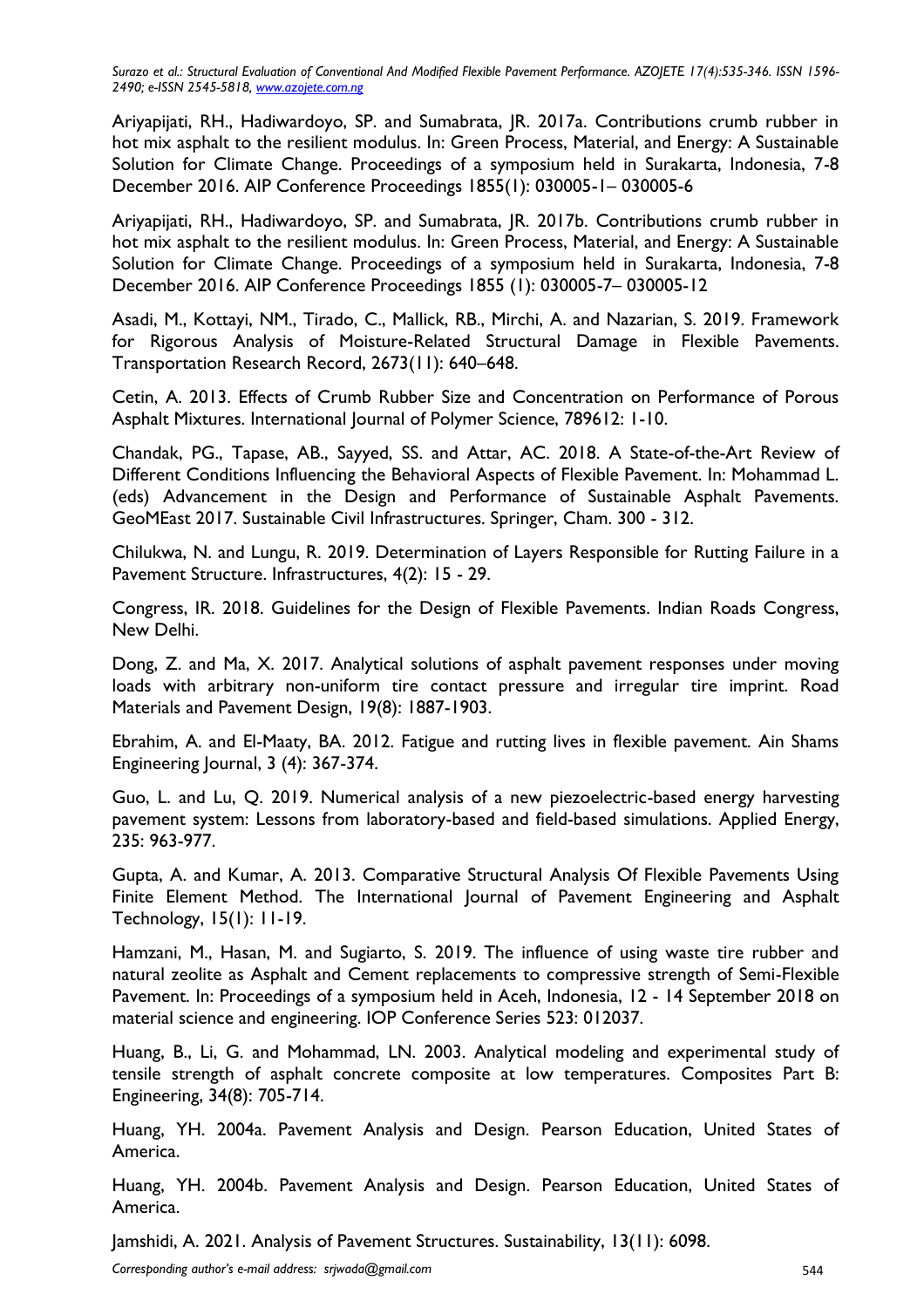Jamshidi, A. and White, G. 2019. Evaluation of Performance and Challenges of Use of Waste Materials in Pavement Construction: A Critical Review. Applied Sciences, 10(1): 226.

Jiang, X., Zeng, C., Gao, X., Liu, Z. and Qiu, Y. 2017. 3D FEM analysis of flexible base asphalt pavement structure under non-uniform tyre contact pressure International Journal of Pavement Engineering, 20(9): 999-1011.

Khana, S., Nagabhushanaba, MN., Tiwari, D. and Jainda, PK. 2013. Rutting in Flexible Pavement: An approach of evaluation with Accelerated Pavement Testing Facility. Procedia - Social and Behavioral Sciences 3(4): 367-374.

Laily, K., Hadiwardoyo, SP. and Sumabrata, RJ. 2019. Rutting Deformation of Gap-Graded Hot-Mix Asphalt with Added of Waste Tire Rubber. In: Exploring Resources, Process and Design for Sustainable Urban Development. Proceedings of a symposium held in Surakarta, Indonesia, 12-13 December 2018. AIP Conference Proceedings 2114: 040013-1–040013-8.

Liang, M., Xin, X., Fan, W., Ren, S., Jingtao S. and Luo, H. 2017. Thermo-stability and aging performance of modified asphalt with crumb rubber activated by microwave and TOR. Materials & Design, 127: 84-96.

Liu, P., Xing, Q., Wang, D. and Oeser, M. 2017. Application of Dynamic Analysis in Semi-Analytical Finite Element Method. Materials 10(9): 1010.

Mashaan, NS., Ali, AH., Karim, MR. and Abdelaziz, M. 2014. A review on using crumb rubber in reinforcement of asphalt pavement. The Scientific World Journal, 2014: 1- 29.

Mashaan, NS. and Karim, MR. 2014. Waste tyre rubber in asphalt pavement modification. Material Research Innovations, 18(6): 6-9.

Moghaddam, TB., Karim, MR. and Abdelaziz, M. 2011. A review on fatigue and rutting performance of asphalt mixes. Scientific Research and Essay, 6(4): 670-682.

Mulungye, RM., Owende, PMO. and Mellon, K. 2005. Analysis of Response of Flexible Pavements Using Finite Element Method. The ITB Journal, 6(2): 40-52.

Nguyen, HTT. and Tran, TN. 2017. Effects of crumb rubber content and curing time on the properties of asphalt concrete and stone mastic asphalt using dry process International Journal of Pavement Research and Technology 11(3): 236-244.

Note, OR. 1993. A Guide to the Structural Design of Bitumen-Surfaed Road in tropical and Sub-Tropical Countries. Transport Research Laboratory, United Kindom.

Patel, S. and Patel, VR. 2020. A Study on Improving Conventional mix of

Flexible Pavement using Additive. International Journal of Engineering Research & Technology (IJERT), 9(5): 1234-1241.

Picado-Santos, LG., Capitão, SD. and Neves, JMC. 2020. Crumb rubber asphalt mixtures: A literature review. Construction and Building Materials, 247: 118577.

Portillo, O. and Cebon, D. 2013. Experimental and numerical investigation of fracture mechanics of bitumen beams. Engineering Fracture Mechanics, 97(1): 281-296.

Sohn, D. and Han, J. 2020. An empirical approach for penetration of tandem warheads into concrete targets. Engineering Failure Analysis, 120:105-043.

Wang, X., Fan, Z., Li, HW. and Huang, M. 2019. Durability Evaluation Study for Crumb Rubber–Asphalt Pavement. Applied Sciences, 9(16):3434.